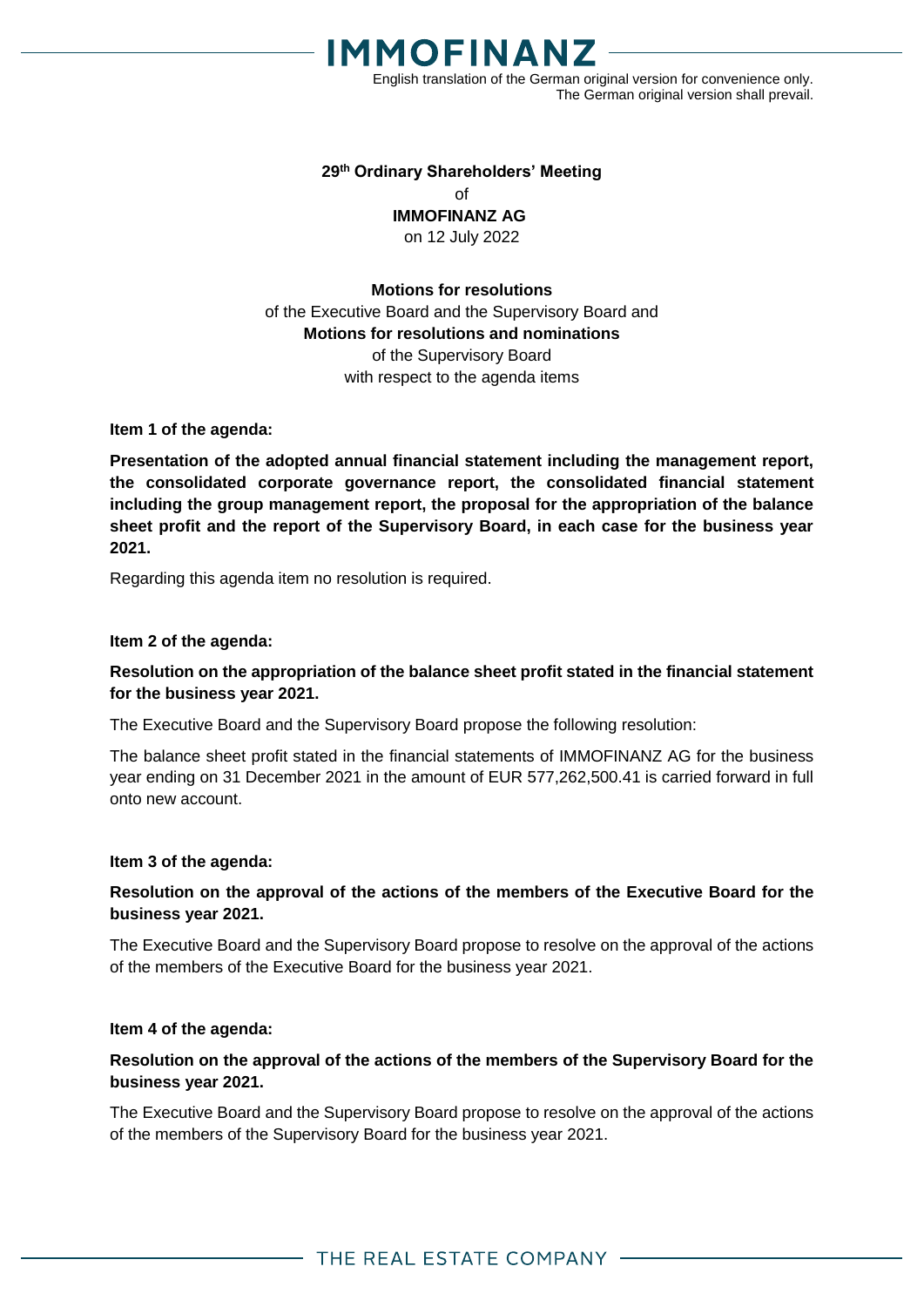English translation of the German original version for convenience only. The German original version shall prevail.

#### **Item 5 of the agenda:**

#### **Resolution on the remuneration of the members of the Supervisory Board.**

The Executive Board and the Supervisory Board propose a resolution to determine the remuneration of the members of the Supervisory Board (capital representatives) collectively at EUR 236,302.00 for the business year 2021, whereas the allocation of this remuneration shall be determined by the Supervisory Board.

#### **Item 6 of the agenda:**

## **Election of the auditor for the financial statements and the consolidated financial statements for the business year 2022.**

Following the recommendation of its audit committee the Supervisory Board proposes to appoint Deloitte Audit Wirtschaftsprüfungs GmbH as auditor for the financial statements and consolidated financial statements for the business year 2022.

#### **Item 7 of the agenda:**

## **Resolution on the remuneration report for the remuneration of the members of the Executive Board and the Supervisory Board for the business year 2021.**

The Executive Board and the Supervisory Board propose the adoption of the remuneration report on the remuneration granted or owed to the current and former members of the Executive Board and the Supervisory Board for the 2021 business year, as published on the website of the company [\(www.immofinanz.com\)](http://www.immofinanz.com/) in preparation for the shareholders' meeting.

### **Item 8 of the agenda:**

**Resolution on authorisations of the Executive Board for the repurchase and sale of treasury shares other than via the stock exchange or via a public offering, also with an authorisation of the Executive Board to exclude the shareholders´ rights to a pro-rata disposal of their shares as well as to a pro-rata purchase of shares (exclusion of subscription rights) and the authorisation of the Executive Board to redeem treasury shares.**

The Executive Board and the Supervisory Board propose the following resolution:

1. The authorisation of the Executive Board granted in the 27<sup>th</sup> ordinary shareholders' meeting on 01 October 2020 to purchase treasury shares shall be withdrawn and the Executive Board shall be authorised in accordance with section 65 para 1 no 8 Austrian Stock Corporation Act as well as para 1a and para 1b Austrian Stock Corporation Act for a period of 30 months from the date of the adopted resolution, with the consent of the Supervisory Board, to repurchase treasury shares in the Company for a total of up to 10 per cent of the share capital of the Company, also under repeated use of the 10 per cent threshold, both over the stock exchange or public offer as well as by other means, also with the exclusion of the shareholders' right to sell their shares, that may accompany such an acquisition. The authorisation may be exercised in full or in part or in multiple partial amounts by the Company, companies affiliated with it or by third parties for their account, and in pursuit of one or more purposes. The repeated use of the authorisation is permissible. The authorisation shall be exercised by the Executive Board in such a way that the portion of the share capital associated with the shares acquired by the Company on the basis of this authorisation or otherwise may not exceed 10% of the share capital at any time. The equivalent price per share must not fall below the level of EUR 1.00.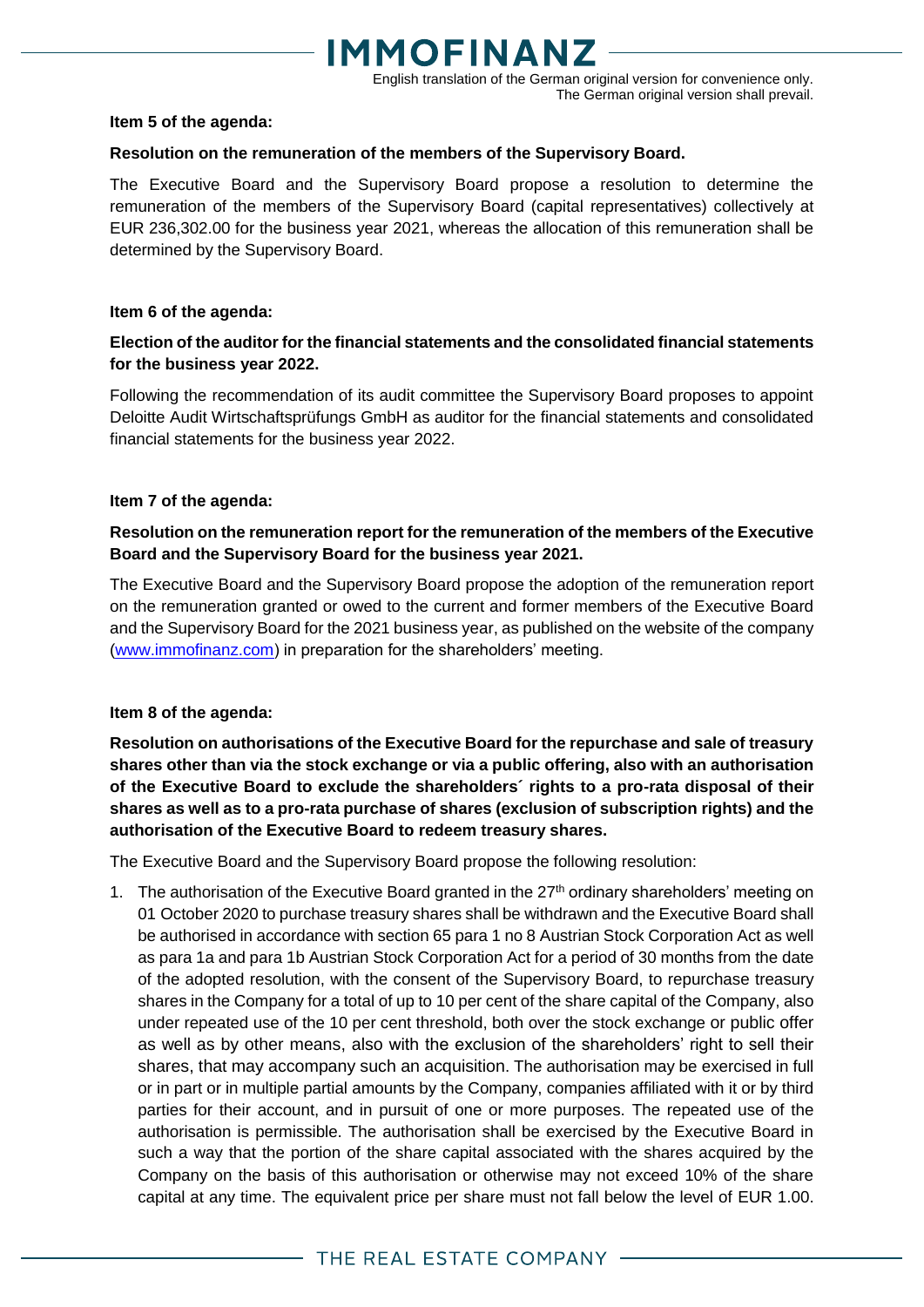English translation of the German original version for convenience only. The German original version shall prevail.

The highest equivalent price per share paid in the buy-back shall not be more than 15 per cent above the average of the volume weighted daily closing price of the previous ten trading days of the shares on the Vienna Stock Exchange prior to the agreement of the respective acquisition. In the case of a public offer, the cut-off date for the end of the calculation period shall be the day on which the intention to make a public offer is announced (section 5 para 2 and 3 of the Austrian Takeover Act). If treasury shares are sold and repurchased by the Company in the course of financing transactions (e.g. repo transactions or swap transactions) or in transactions involving securities lending or loans, the sales price shall be the highest equivalent price for the buy-back in addition to appropriate interest.

- 2. The authorisation of the Executive Board granted in the 27<sup>th</sup> ordinary shareholders' meeting on 01 October 2020 to sell treasury shares shall be withdrawn in the unused amount and the Executive Board shall be authorised in accordance with section 65 para 1b Austrian Stock Corporation Act for a period of 5 years from the date of the adopted resolution, subject to the approval of the Supervisory Board, to sell and use treasury shares in another way than over the stock exchange or through a public offering, and also to hereby exclude the proportional purchase right of shareholders (exclusion of subscription right). The authorisation may be exercised once or on several occasions, in full or in part or in multiple partial amounts and in pursuit of one or more purposes by the company, companies affiliated with it (section 189a no 7 of the Austrian Business Code) or by third parties for their account.
- 3. The authorisation of the Executive Board granted in the  $27<sup>th</sup>$  ordinary shareholders' meeting on 01 October 2020 to redeem treasury shares shall be withdrawn and the Executive Board shall be authorised without further involvement of the shareholders' meeting, with the consent of the Supervisory Board, to redeem treasury shares. The Supervisory Board shall be authorised to resolve upon amendments of the Articles of Association resulting from the redemption of treasury shares.

For further reason and explanation of the motion on item 8 of the agenda, reference is also made to the report of the Executive Board regarding the authorisation of the Executive Board to exclude the shareholders' pro-rata right to sell their shares in the course of an off-exchange repurchase of treasury shares and to exclude the pro-rata purchase right (exclusion of subscription right) in case of a sale of treasury shares in another way than over the stock exchange or through a public offering (section 65 para 1b in connection with section 153 para 4 Austrian Stock Corporation Act), published on the website of the company (www.immofinanz.com).

### **Item 9 of the agenda:**

**Resolution on the authorisation of the Executive Board to issue convertible bonds and regarding conditional capital.**

**Authorisation of the Executive Board to issue convertible bonds and exclusion of the shareholders' subscription rights, together with the revocation of the existing authorisation to issue convertible bonds in the unused amount as well as conditional increase of the share capital (section 159 para 2 item 1 Austrian Stock Corporation Act) and cancellation of existing conditional capitals in the unused amount as resolved upon at the shareholder's meetings (i) of 11 May 2018 (Article 4 para (5) of the Articles of Association), (ii) of 02 October 2009 (amended by resolution of 01 December 2015) (Article 4 para (7) of the Articles of Association), (iii) of 28 September 2011 (amended by resolution of 01 December 2015) (Article 4 para (9) of the Articles of Association) and (iv) of 01 December 2015 (Article 4 para (10) of the Articles of Association) as well as corresponding amendments to the Articles of Association in Article 4 (Registered Capital and Shares), respectively.**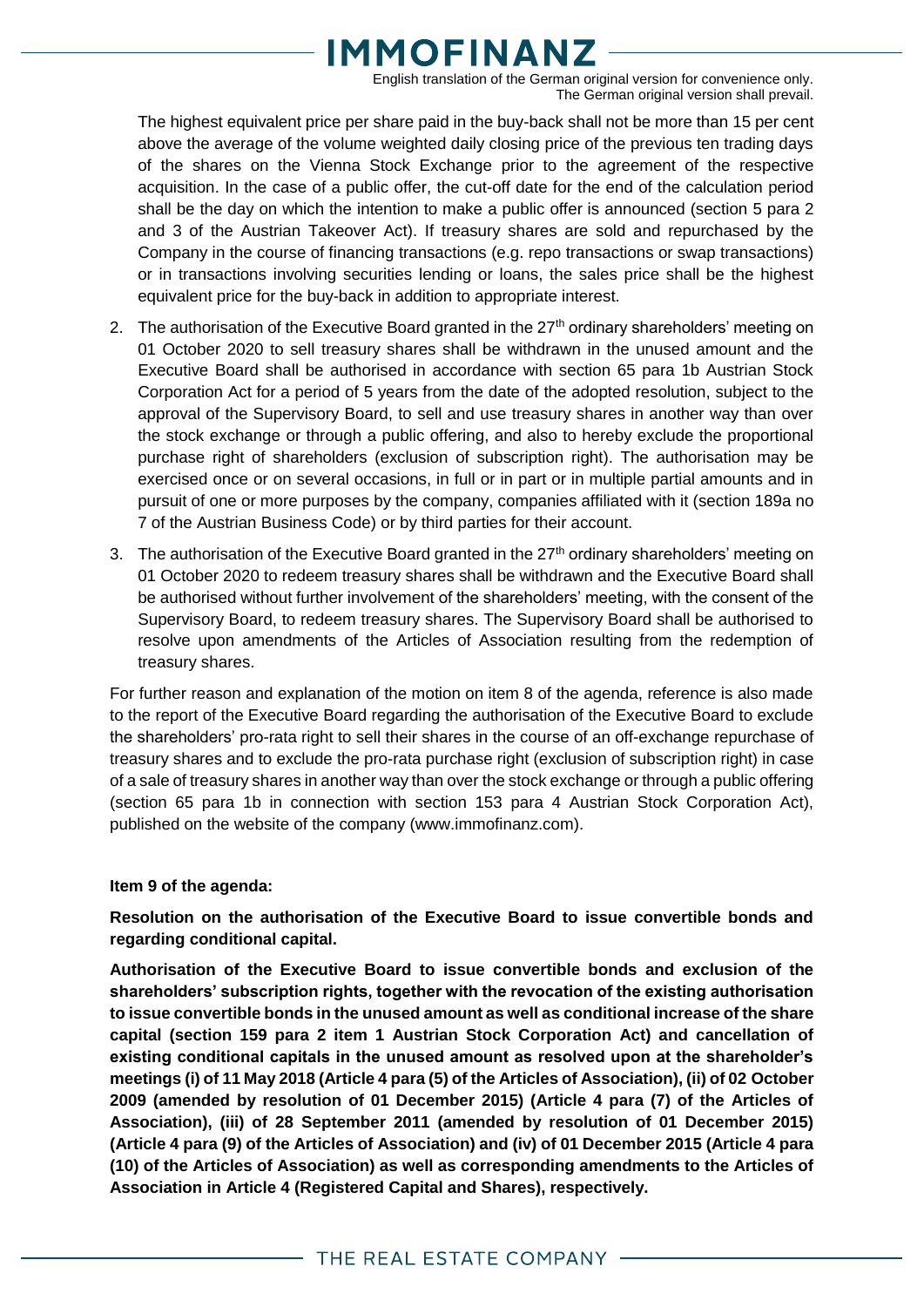English translation of the German original version for convenience only. The German original version shall prevail.

#### 1. Authorisation of the Executive Board to issue convertible bonds (issue authorisation)

The Executive Board and the Supervisory Board propose the following resolutions with respect to the authorisation to issue convertible bonds (issue authorisation) as well as the revocation of the existing authorisation to issue convertible bonds in the unused amount:

- 1.1. The authorisation of the Executive Board granted in the ordinary shareholders' meeting on 11 May 2018 to issue convertible bonds shall be withdrawn in the unused amount and the Executive Board shall be authorised for a period of five years starting with the date of the resolution, with the consent of the Supervisory Board, to issue convertible bonds up to a total nominal amount of EUR 2,952,316,054.00 with conversion and/or subscription rights in respect of up to 69,325,163 ordinary bearer shares of the company representing a pro-rata amount of the share capital of the company of up to EUR 69,325,163.00, also in several tranches and to determine all other terms of the convertible bonds as well as in respect of the issuance and the conversion procedure. The convertible bonds may be issued against cash and also for contribution in kind. The shareholders' subscription rights are excluded. The authorisation to issue convertible bonds may also be exercised repeatedly. In that case the total number of (i) the shares already issued to holders of convertible bonds according to this authorisation and (ii) the shares in relation to which conversion and/or subscription rights may be exercised out of convertible bonds already issued and out of convertible bonds that may be issued pursuant to the repeated exercise of the issuance authorisation, must not exceed the total maximum amount set out in this resolution. The same applies mutatis mutandis for the total nominal amount of the convertible bonds set out in this authorisation. The fulfilment of the conversion and/or subscription rights can be effected through conditional capital, authorised capital, out of treasury shares or by way of delivery from third parties or a combination thereof.
- 1.2. The Executive Board shall be authorised with the consent of the Supervisory Board to determine, in accordance with the provisions of the Austrian Stock Corporation Act, the terms of issuance and the terms and conditions of the convertible bonds, in particular interest rate, issue price, maturity and denomination, dilution adjustment, conversion period and/or conversion date, conversion rights and/or conversion obligations, conversion ratio and conversion price as well as the terms for conversion and/or subscription. In particular, the following terms and conditions (or a combination thereof) may be provided for:
	- (i) additional cash payment and consolidation or cash settlement for fractional amounts that cannot be converted;
	- (ii) fixed or variable conversion ratio or the determination of the conversion price within a specified range dependent on the company´s share price development during the term of the convertible bonds;
	- (iii) the company´s right, in case of conversion (exercise of the conversion and/or subscription right) not to deliver shares, but to pay an adequate cash amount on the basis of the company´s share price;
	- (iv) the company´s right to redeem the convertible bonds prior to maturity at the nominal amount and also to grant a compensation for the premature termination to the convertible bond holders;
	- (v) the right of the convertible bond holders to request redemption of the convertible bonds prior to the maturity date at the nominal amount and if applicable also to receive a compensation for the premature termination; or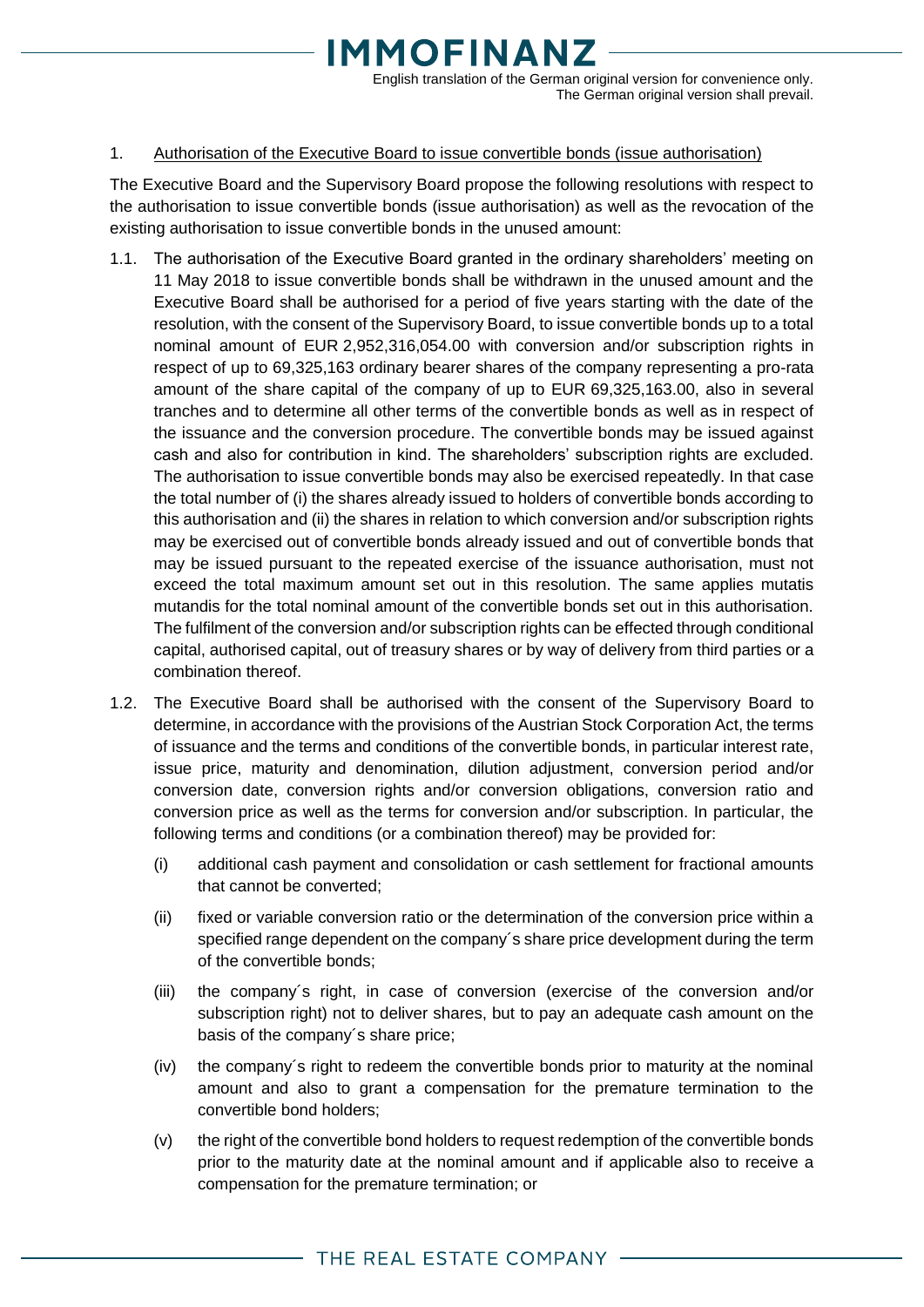English translation of the German original version for convenience only. The German original version shall prevail.

- (vi) the conversion obligation (conversion and/or subscription obligation) at the maturity date (or at another date) or the company´s right to wholly or partially deliver shares of the company to the holders of convertible bonds.
- 1.3. The convertible bonds may also be issued by a directly or indirectly wholly owned subsidiary of IMMOFINANZ AG; in such case, the Executive Board shall be authorised, with the consent of the Supervisory Board, to issue a guarantee in respect of the convertible bonds and, in case of conversion to deliver shares of the company.
- 1.4. The price of the convertible bonds shall be determined with regard to market-standard calculation methods in a market-standard pricing procedure. The price (issue price) of the convertible bonds thereby has to be determined by the price (issue price) of an ordinary fixedinterest bond and the price for the conversion rights taking into consideration the other terms and conditions. The issue price of a bond is determined on the basis of market-standard calculation methods subject to maturity of the bond, interest rate, current market interest rate as well as considering the credit rating of the company. The value of the conversion and/or subscription right is calculated by means of option price calculation, in particular considering maturity/exercise period, share price development (volatility) or other financial ratios as well as the relation of the conversion and/or subscription price to the share price. Further conditions, e.g. rights of early redemption, a conversion obligation and a fixed or variable conversion ratio are to be considered.
- 1.5. The issue price of the shares issued upon exercise of conversion (exercise of the conversion and/or subscription right) and the conversion and/or subscription ratio shall be determined with regard to market-standard calculation methods and the stock market price of the shares of the company (basis of the calculation of the issue price); the issue price must not be below the pro-rata amount of the share capital.

#### 2. Conditional capital increase

The Executive Board and the Supervisory Board propose the following resolution on the conditional capital increase:

- 2.1. The share capital shall be conditionally increased in accordance with section 159 para 2 item 1 Austrian Stock Corporation Act by up to EUR 69,325,163.00 by issuance of up to 69,325,163 new ordinary bearer shares. The purpose of the conditional capital increase is the issue of shares to holders of convertible bonds issued by the company on the basis of the resolution of the shareholders' meeting of 12 July 2022. The issue price and the conversion and/or subscription ratio shall be determined with regard to market standard calculation methods and the stock market price of the shares of the company (basis of the calculation of the issue price); the issue price must not be below the pro-rata amount of the share capital. The Executive Board shall be authorised, subject to the approval of the Supervisory Board, to determine further details of the execution of the conditional capital increase (especially issue price, rights attached to the shares, dividend entitlement). The Supervisory Board shall be authorised to resolve upon amendments of the Articles of Association resulting from the issuance of shares from the conditional capital.
- 2.2. The Articles of Association are amended in Article 4 (Registered Capital and Shares) to the effect that para (6) shall read as follows:
	- "*(6) The share capital shall be conditionally increased in accordance with Section 159 para 2 item 1 Austrian Stock Corporation Act by up to EUR 69,325,163.00 by issuance of up to 69,325,163 new ordinary bearer shares. The purpose of the conditional capital increase is the issue of shares to holders of convertible bonds issued by the Company on the basis of the resolution of the shareholders' meeting of 12 July 2022. The issue*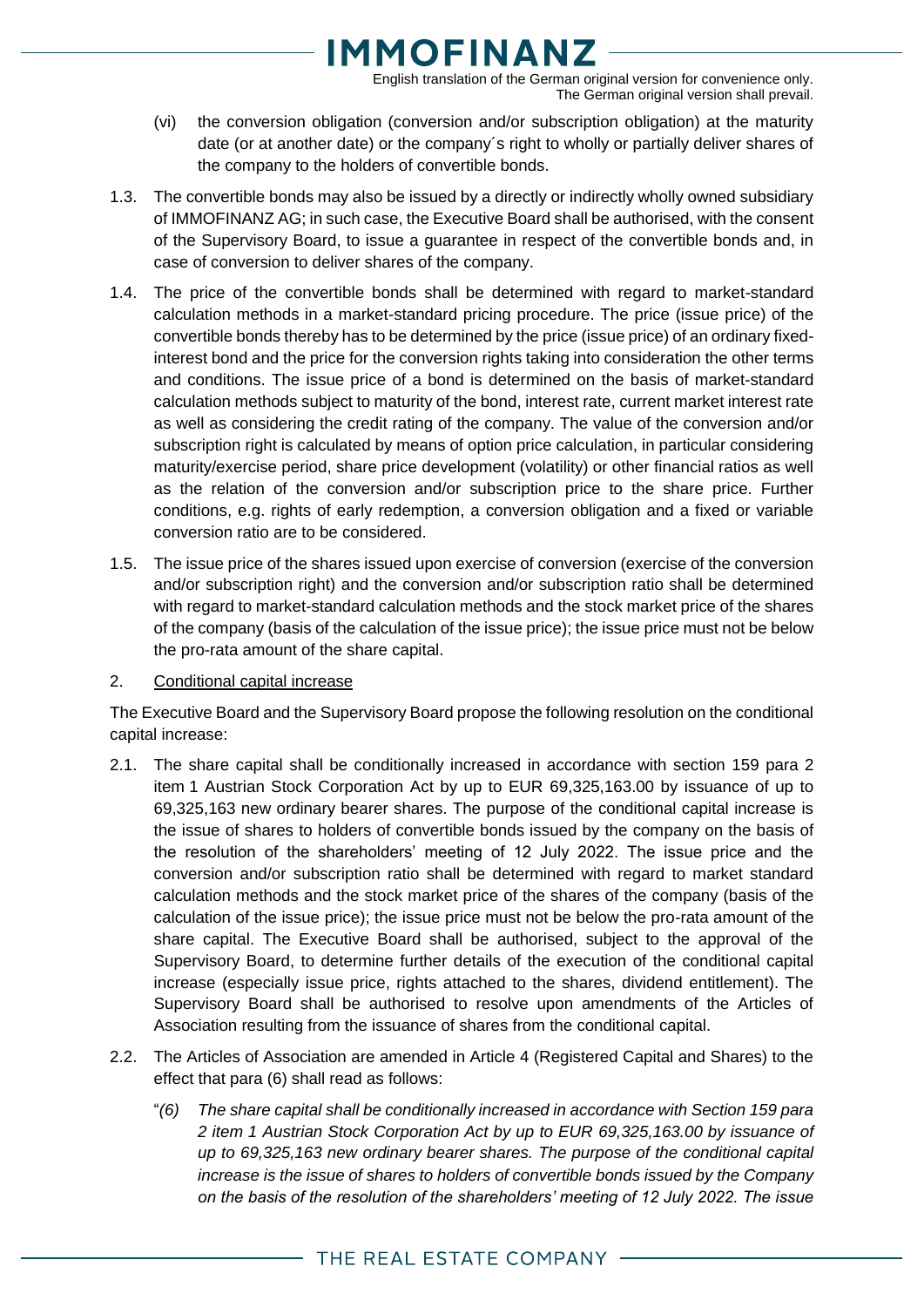English translation of the German original version for convenience only. The German original version shall prevail.

*price and the conversion and/or subscription ratio shall be determined with regard to market standard calculation methods and the stock market price of the shares of the Company (basis of the calculation of the issue price); the issue price must not be below the pro-rata amount of the share capital. The Executive Board shall be authorised, subject to the approval of the Supervisory Board, to determine further details of the execution of the conditional capital increase (especially issue price, rights attached to the shares, dividend entitlement). The Supervisory Board shall be authorised to resolve upon amendments of the Articles of Association resulting from the issuance of shares from the conditional capital.*"

- 3. Cancellation of existing conditional capitals
- 3.1. The following conditional capitals shall each be cancelled in the unused amount:
	- a) The conditional capital increase as resolved upon by the shareholders' meeting of 11 May 2018 by up to EUR 20,000,000.00 by issuing up to 20,000,000 new bearer shares in the company pursuant to section 159 para 2 item 1 of the Austrian Stock Corporation Act (Article 4 para (5) of the Articles of Association);
	- b) The conditional capital increase as resolved upon by the shareholders' meeting of 02 October 2009 (amended by resolution of the shareholders' meeting of 01 December 2015) by up to EUR 2,252,472.00 by issuing up to 2,252,472 new bearer shares in the company pursuant to section 159 para 2 item 1 of the Austrian Stock Corporation Act (Article 4 para (7) of the Articles of Association);
	- c) The conditional capital increase as resolved upon by the shareholders' meeting of 28 September 2011 (amended by resolution of the shareholders' meeting of 01 December 2015) by up to EUR 21,280,471.00 by issuing up to 21,280,471 new bearer shares in the company pursuant to section 159 para 2 item 1 of the Austrian Stock Corporation Act (Article 4 para (9) of the Articles of Association); and
	- d) The conditional capital increase as resolved upon by the shareholders' meeting of 01 December 2015 by up to EUR 3,000,000.00 by issuing up to 3,000,000 new bearer shares in the company pursuant to section 159 para 2 item 1 of the Austrian Stock Corporation Act (Article 4 para (10) of the Articles of Association).

These conditional capitals are no longer required to secure conversion and/or subscription rights of convertible bonds issued by the company:

The authorisations to issue convertible bonds (section 174 para 2 Austrian Stock Corporation Act) referred to as purposes of the conditional capitals are revoked with this resolution or have expired. Furthermore, the convertible bonds issued on the basis of the relevant authorisations have been fully redeemed and/or converted.

Thus, the conditional capitals are no longer required to secure conversion and/or subscription rights of convertible bonds issued by the company. Conversion and/or subscription rights are not hampered or endangered due to the cancellation of the conditional capitals. Hence, the conditional capitals can be cancelled.

3.2. The provisions in the Articles of Association regarding these conditional capitals (section 4 para (5), para (7), para (9) and para (10)) shall be deleted.

For further reason and explanation of the motion on item 9 of the agenda, reference is also made to the report of the Executive Board regarding the exclusion of the subscription right in connection with the authorisation of the Executive Board to issue convertible bonds (section 174 para 4 in conjunction with section 153 para 4 Austrian Stock Corporation Act), published on the website of the company [\(www.immofinanz.com\)](http://www.immofinanz.com/).

## THE REAL ESTATE COMPANY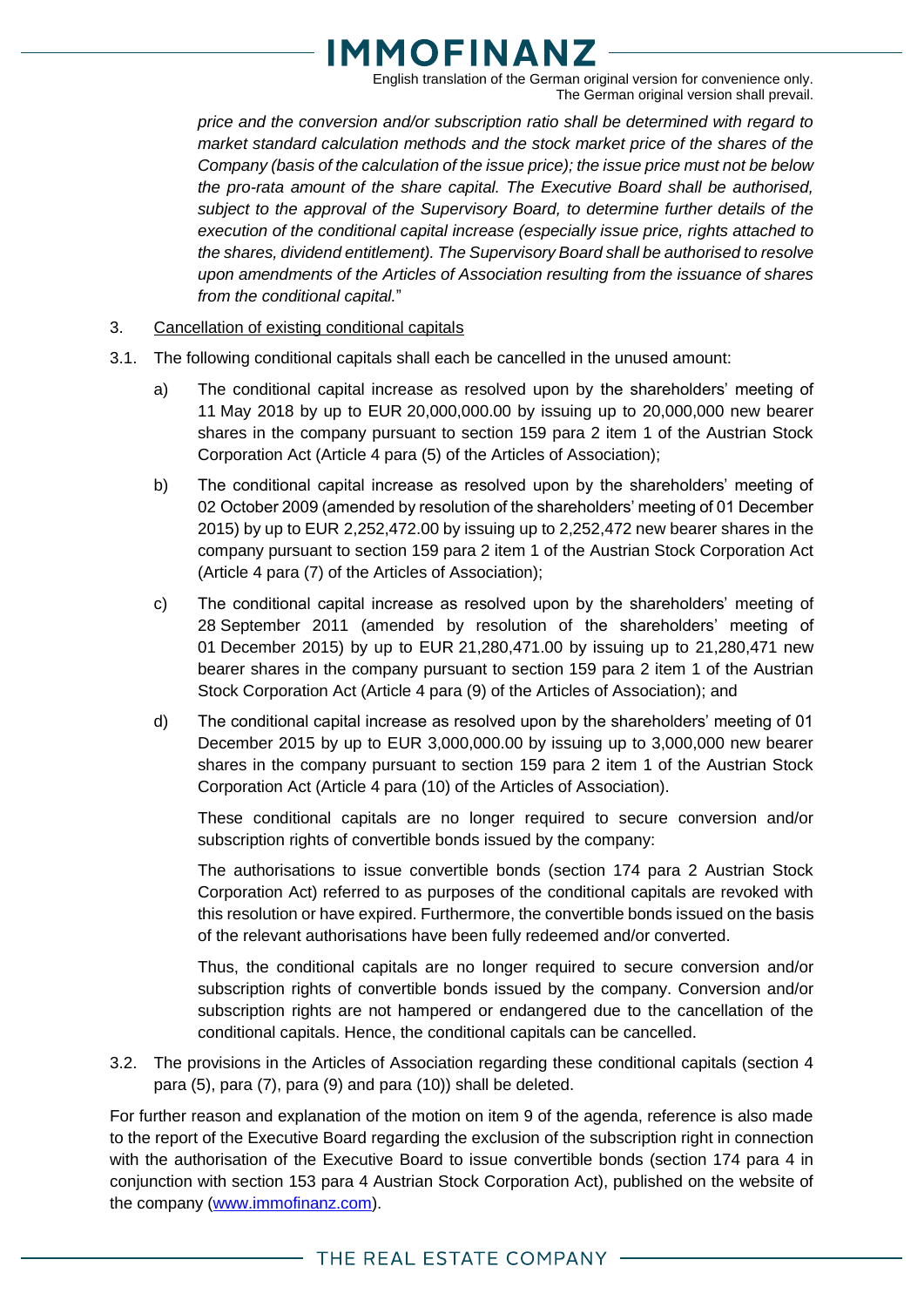**Item 10 of the agenda:**

**Resolution on a new authorisation of the Executive Board to increase the share capital pursuant to Section 169 Austrian Stock Corporation Act (authorized capital) against contributions in cash and/or in kind including the authorisation of the Executive Board to exclude the shareholders' subscription rights, together with the revocation of the authorisation granted to the Executive Board to increase the share capital (authorized capital) in the unused amount and together with the related amendments to the Articles of Association in section 4 (Registered Capital and Shares).**

The Executive Board and the Supervisory Board propose the following resolution:

1. The authorisation of the Executive Board resolved upon in the ordinary shareholders' meeting on 01 October 2020 to increase the share capital by 29 October 2025 by up to EUR 61,646,897.00 shall be withdrawn in the unused amount and shall be replaced by the following authorisation:

The Executive Board shall be authorised for five years after the registration of this amendment to the Articles of Association in the Commercial Register pursuant to section 169 Austrian Stock Corporation Act, with the consent of the Supervisory Board, to increase the share capital by up to EUR 69,325,163.00 by issuance of up to 69,325,163 new ordinary bearer shares in return for contributions in cash and/or in kind, also in several tranches and to specify the issue price, which must not be below the pro-rata amount of the company's share capital, the terms of the issuance and further details of the execution of the capital increase in agreement with the Supervisory Board as well as to offer the new shares to the shareholders also by way of an indirect subscription right pursuant to section 153 para 6 Austrian Stock Corporation Act. The Executive Board shall be authorised, with the consent of the Supervisory Board, to fully or partially exclude the shareholders' subscription rights. In total the shares issued with excluded subscription rights on the basis of this authorisation against contribution in cash shall not exceed the limit of EUR 13,865,032.00, corresponding to 10% (ten per cent) of the share capital of the company. The Supervisory Board shall be authorised to resolve upon amendments of the Articles of Association resulting from the issuance of shares based on the authorised capital.

2. The Articles of Association are amended in Article 4 (Registered Capital and Shares) to the effect that para (4) shall read as follows.

"*(4) The Executive Board is authorised for five years after registration of this amendment of the Articles of Association, in accordance with Section 169 Austrian Stock Corporation Act, with the consent of the Supervisory Board, to increase the share capital by up to EUR 69,325,163.00 by issuance of up to 69,325,163 new ordinary bearer shares in return for contributions in cash and/or in kind, also in several tranches and to specify the issue price, which must not be below the notional par value per share in the Company's share capital, the terms of the issuance and further details of the execution of the capital increase in agreement with the Supervisory Board as well as to offer the new shares to the shareholders also by way of an indirect subscription right pursuant to Section 153 para 6 Austrian Stock Corporation Act. The Executive Board shall be authorised, with the consent of the Supervisory Board, to fully or partially exclude the shareholders' subscription rights. In total the shares issued with excluded subscription rights on the basis of this authorisation against contribution in cash shall not exceed the limit of EUR 13,865,032.00, corresponding to 10% (ten per cent) of the share capital of the company. The Supervisory Board shall be authorised to resolve upon amendments of the Articles of Association resulting from the issuance of shares based on the authorised capital.*"